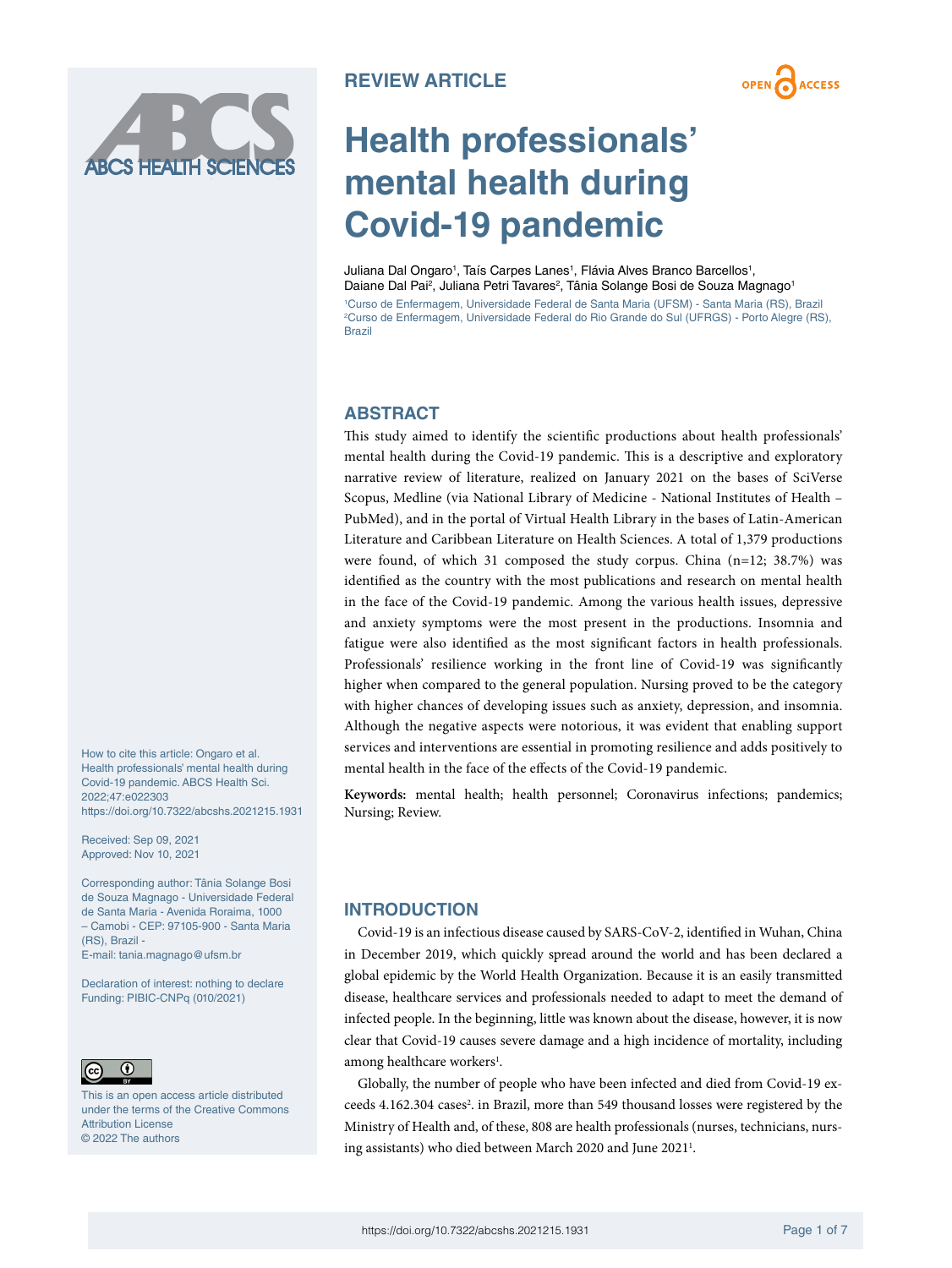Based on the above, it is understood that the health system is facing challenges in the face of the pandemic of the new Coronavirus, especially with the workload of professionals working, in the face of the rapid increase in hospitalizations, causing impacts on their physical and mental health<sup>3,4</sup>. In addition, one can list the working conditions, with exhausting routines, lack of personal protective equipment (PPE), lack of labor, and even lack of basic supplies for the maintenance of patients' lives, which can contribute to the emergence of health problems for workers. Some of these conditions were also observed during other pandemics, such as the Severe Acute Respiratory Syndrome in 2003 and the Coronavirus Respiratory Syndrome outbreak in 2015, which also led a relevant proportion of healthcare workers to mental illnesses, such as depression, anxiety, and symptoms of Post-Traumatic Stress Disorder<sup>4-6</sup>.

Recent studies highlight the need to investigate the psychological challenges caused by the pandemic, especially among frontline professionals who are directly involved in patient care as well as more exposed to infection, such as those working in critical care units<sup>4,7</sup>. The presence of symptoms such as depression (50.4%), anxiety (44.6%), insomnia (34%), and anguish (71.5%)8 among health professionals is also considerable. These psychological problems are a reflection of the sense of vulnerability, worries about one's health and that of one's family members in the face of the spread of the virus, as well as the shortage of supplies and increasing flow of suspected and actual cases of Covid-198,9.

From this perspective, the following research question was outlined: What scientific productions are available, nationally, and internationally, on the mental health of health professionals in the face of the Covid-19 pandemic?".

Given the damage that the pandemic has been causing in the world, mainly with negative effects on the mental health of health workers, the objective is to characterize the scientific productions and describe their results on the mental health of health workers during the Covid-19 pandemic.

### **METHODS**

This is a narrative review study, of descriptive and exploratory types. Narrative reviews are informed by a broad analysis of the literature and make it possible to gain knowledge of a given subject's state of the art from a theoretical or contextual point of view<sup>10</sup>.

The selection of studies was made in January 2021, through the *Comunidade Acadêmica Federada* (CAFe) remote access to the CAPES/MEC journal portal, using a login and password linked to the registered university. It is noteworthy that this means makes it possible to expand, free of charge, access to the results found in the selected databases. Thus, the search was made in the following databases: SciVerse (Scopus), Medline (via National Library of Medicine - National Institutes of Health - PubMed), and in the portal of the Virtual Health Library (BVS) in the Latin American and Caribbean Health Sciences Literature (Lilacs). The search strategy was developed through the Health Science Descriptors (DeCS) and Medical Subject Headings (MESH), with "Mental Health", "Health Personnel" and "Coronavirus Infections", using the Boolean operators AND and OR (Figure 1).

1,379 productions were found, being: 10 in Lilacs, 744 in Medline, and 625 in Scopus. For their selection (Figure 2), the following inclusion criteria were defined: original articles of primary research in which the study population was health professionals,



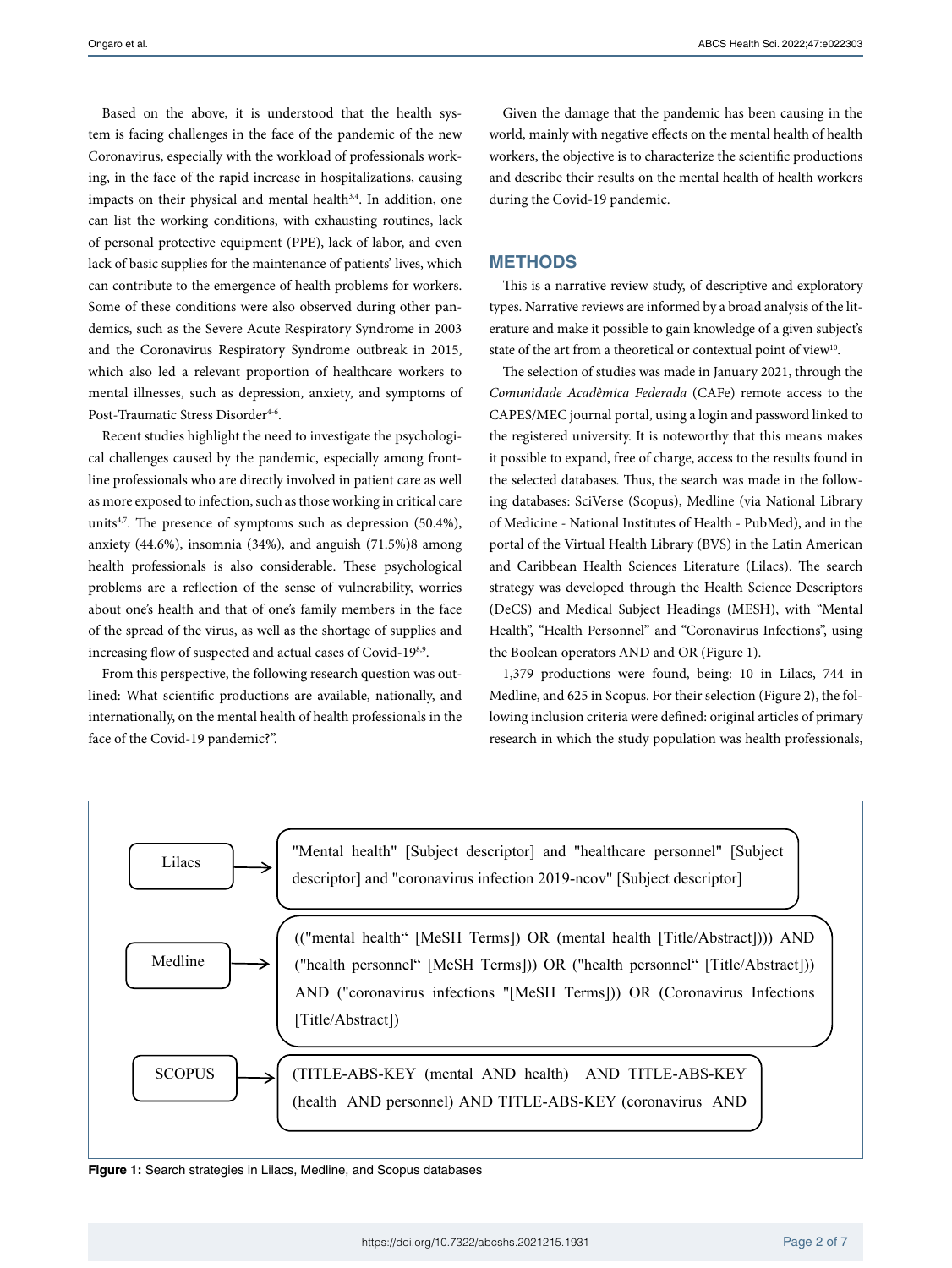

**Figure 2:** Flow of the corpus selection of the selected productions.

published in Portuguese, English, or Spanish, available in full online and that contemplated the review question. The exclusion criteria were articles on other topics, letters to the editor, editorials, and reflection articles. After reading the title and abstract, and applying the listed criteria, 30 productions were selected to compose the corpus of the study.

Initially, a pre-selection of the scientific productions was made by reading the titles and abstracts. Later, for the categorization of the selected studies, a synoptic table was elaborated, composed of database (article code), country, month and year of publication, journal, objectives, outcome, study design, population, workplace, research instruments, instrument reliability, and main results.

The corpus analysis and synthesis were performed descriptively, including the use of absolute (n) and relative (%) frequencies. It should be noted that, since this is a documental study, approval by a Research Ethics Committee was not necessary. However, it should be noted that the information extracted from the productions that make up the corpus of this study were kept without changes from the original production.

## **RESULTS AND DISCUSSION**

To better analyze the results, three categories were listed: characterization of the productions about mental health during Covid-19; research tools to assess mental health; and mental health of health care workers in the face of Covid-19.

# **Characterization of mental health productions during Covid-19**

Of the selected productions (n=30; 100%), the year 2020 was the highlight of publications on the theme<sup>8,9,11-38</sup> (n=30; 100%). The months with the most submissions were June<sup>9,17,19,20,28,36,38</sup> and March<sup>8,13-14,29,33-35,37</sup> (n=7; 23.3%, respectively); already, for the acceptance/approval of articles, the month of September stood out<sup>12,19-20,28,31</sup> (n=5; 16.7%). Productions with the same submission and acceptance period were identified<sup>8,13-14,23,35,36</sup> (n=6; 20%). Given this finding, it is worth reflecting that many journals had special calls, which demonstrates the rapidity with which studies were developed and a need to publish Covid-19 subjects.

International journals were the most used means of dissemination/publication of the studies, with a predominance of the International Journal of Environmental Research and Public Health<sup>22,24-27,31,32</sup> (n=7; 23.3%) followed by Plos One<sup>14-16</sup> (n=3; 10%). Brazilian journals include Revista Brasileira de Enfermagem11 and São Paulo Medical Journal<sup>33</sup> (n=1; 3.3%, respectively).

China<sup>8,13-15,18,20,29,31,33,34,37</sup> (n=1; 36.7%) stands out as the country that published and conducted the most research on the mental health of health care workers during the pandemic, followed by the United States<sup>16,21,23,28</sup> and Italy<sup>19,24,27,32</sup> (n=4; 13.3%, respectively). This panorama is in line with the reality experienced by the world in the face of Covid-19, with the appearance of the first cases of the disease in Wuhan, China, expanding to other continents, such as Europe and America.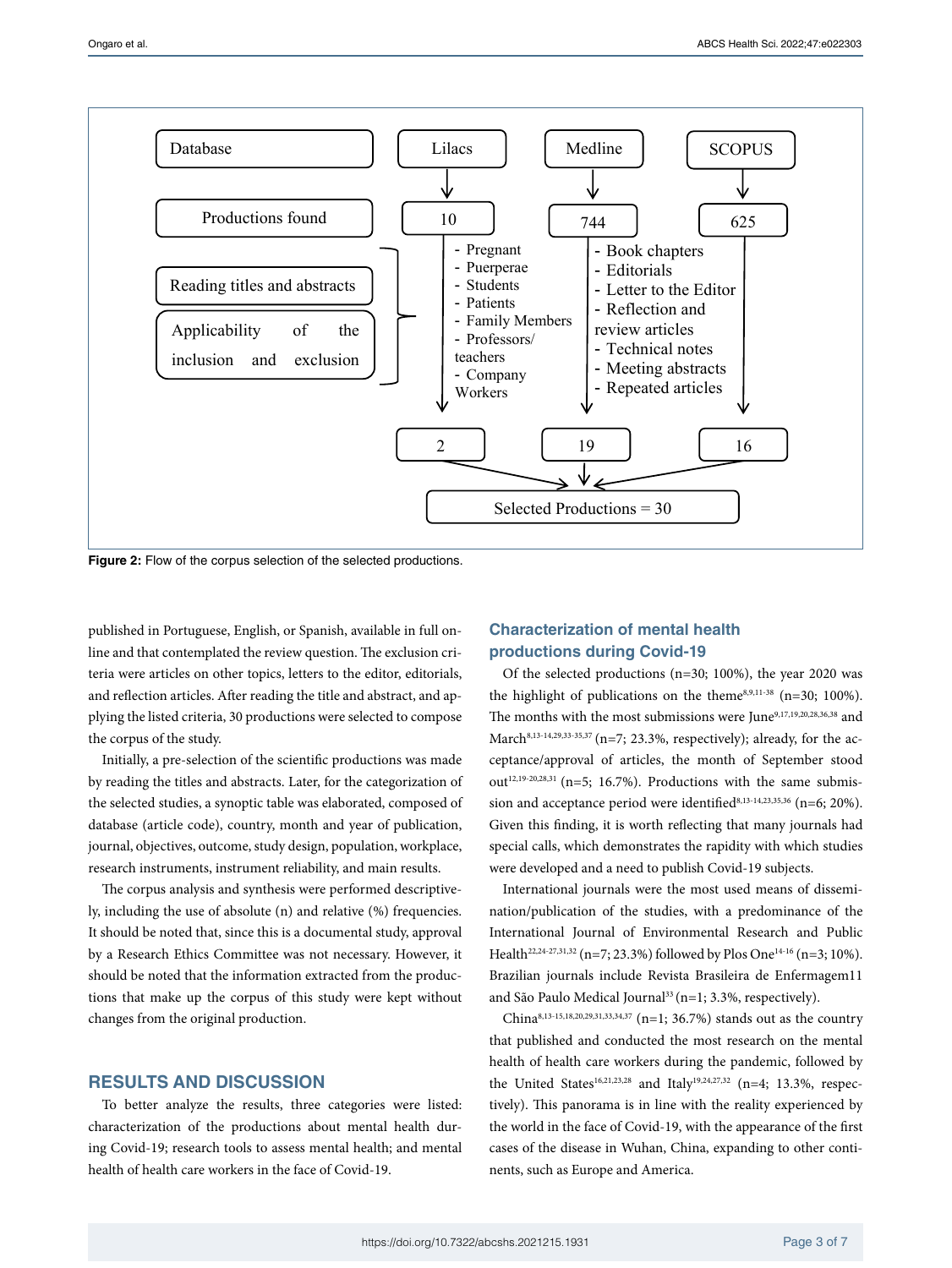As for the place where the study was carried out, hospital institutions stood out (n=20; 66.7%). Most of the health professionals were nurses, pharmacists, nutritionists, physical therapists, occupational therapists, among others<sup>8,11,14,16,19-21,24,26,28,30,32-34,36-38</sup> (n=17; 56.7%), were the most surveyed, followed by physicians17,22-23,27,29,31,35 (n=7; 23.3%).

In terms of design, cross-sectional studies stood out $8-9,11 38$  (n=30, 100%). As for the area of knowledge, medicine stood out<sup>9,12,15-17,20,22,23,25-30,32,33,35,36</sup> (n=18; 60%) followed by psychology<sup>19,24,31,37</sup> (n = 4; 13.3%).

#### **Research instruments to assess mental health**

We identified 40 types of research instruments used in the selected productions to collect data on the mental health of health professionals (Table 1). Of these, it is possible to list a predominance of Generalized Anxiety Disorder 8,13,21,23-25,30-32, Patient Health Questionnaire-98,13,24,25,29-32, Insomnia Severity Index<sup>8,13,20,29,31,35</sup> and Symptom checklist 909,14,15,35-37. Given these, it can be observed that the main outcomes of the scientific productions were anxiety symptoms, depressive states, insomnia, and clinical psychiatric symptoms for mental illness in healthy people.

| Table 1: Research instruments identified in the studies selected in the narrative review. Brazil, 2020 (n=30) |  |  |  |
|---------------------------------------------------------------------------------------------------------------|--|--|--|
|---------------------------------------------------------------------------------------------------------------|--|--|--|

| <b>Research Instrument</b>                                       |                 | <b>Frequency</b> |                                                              |
|------------------------------------------------------------------|-----------------|------------------|--------------------------------------------------------------|
|                                                                  |                 | %                | <b>Cronbach's Alpha</b>                                      |
| <b>Perceived Stress scale</b>                                    | 1               | 3.3              |                                                              |
| Brief Job Stress Questionnaire (BJSQ)                            | $\mathbf{1}$    | 3.3              |                                                              |
| Impact of Event Scale-revised (IES)                              | $\overline{4}$  | 13.3             |                                                              |
| Maslach Burnout Inventory (MBI)                                  | 2               | 6.7              |                                                              |
| Mini-Z Burnout Assessment                                        | $\mathbf{1}$    | 3.3              |                                                              |
| Patient Health Questionnaire-9 (PHQ-9)                           | 8               | 26.7             | $0.89^{30}$ ; 0.91 e 0.89 <sup>31*</sup>                     |
| Patient Health Questionnaire-4 (PHQ-4)                           | $\mathbf{1}$    | 3.3              |                                                              |
| Patient Health Questionnaire-2 (PHQ-2)                           | 3               | 10               |                                                              |
| Generalized Anxiety Disorder (GAD-7)                             | 9               | 30               | $0.95^{30}$ ; 0.93 e 0.93 <sup>31</sup>                      |
| Generalized Anxiety Disorder (GAD-2)                             | $\mathbf{1}$    | 3.3              |                                                              |
| Goldberg Anxiety and Depression Scale (GADS)                     | $\mathbf{1}$    | 3.3              | 0.725 e 0.627 <sup>27"</sup>                                 |
| Beck Anxiety Inventory (BAI)                                     | $\mathbf{1}$    | 3.3              |                                                              |
| Symptom checklist 90 (SCL-90)                                    | 6               | 20               | 0.98314; 0.98336                                             |
| Epidemiologic Studies Depression Scale (CES-D)                   | $\mathbf{1}$    | 3.3              |                                                              |
| Insomnia Severity Index (ISI)                                    | $6\phantom{1}6$ | 20               | $0.90^{20}$ ; 0.94 e 0.92 <sup>31*</sup>                     |
| Post-traumatic stress disorder (PTSD)                            | 2               | 6.7              |                                                              |
| General Health Questionnaire (GHQ-12)                            | $\mathbf{1}$    | 3.3              | $0.86^{19}$                                                  |
| <b>Adulthood Separation Anxiety (ASA)</b>                        | $\mathbf{1}$    | 3.3              | $0.84^{19}$                                                  |
| Strengths and Difficulties Questionnaire (SDQ)                   | $\mathbf{1}$    | 3.3              | 0.8919                                                       |
| Hospital Anxiety and Depression Scale (HADS)                     | $\overline{4}$  | 13.3             | 0.81 e 0.72 <sup>20**</sup><br>0.728 e 0.702 <sup>34**</sup> |
| Occupational Fatigue Exhaustion Recovery (OFER-15)               | $\mathbf{1}$    | 3.3              |                                                              |
| Depression Anxiety Stress Scale (DASS)                           | $\overline{4}$  | 13.3             | 0.89; 0.85 e $0.92^{26**}$                                   |
| Sleep Condition Indicator (SCI)                                  | $\mathbf{1}$    | 3.3              | $0.86^{27}$                                                  |
| Pittsburg Sleep Quality Index (PSQI)                             | $\mathbf{1}$    | 3.3              |                                                              |
| Effort Reward Imbalance (ERI)                                    | $\mathbf{1}$    | 3.3              | 0.769 e 0.731 <sup>27**</sup>                                |
| <b>Recovery Experiences Questionnaire</b>                        | $\mathbf{1}$    | 3.3              |                                                              |
| Difficulties in Emotion Regulation Scale (DERS-18)               | $\mathbf{1}$    | 3.3              | $0.91^{19}$                                                  |
| Perceived Social Support Scale (PSSS)                            | $\mathbf{1}$    | 3.3              |                                                              |
| Social Support Rating Scale (SSRS)                               | $\overline{2}$  | 6.7              | 0.94914,37                                                   |
| Multidimensional Scale of Perceived Social Support (MSPSS)       | $\mathbf{1}$    | 3.3              |                                                              |
| Colquitt Scale (CS)                                              | $\mathbf{1}$    | 3.3              | $0.861$ e $0.696^{27**}$                                     |
| Connor-Davidson Resilience scale (CD-RISC-25)                    | 3               | 10               | 0.95514; 0.93134; 0.95437                                    |
| Connor-Davidson Resilience scale (CD-RISC-10)                    | $\mathbf{1}$    | 3.3              | $0.96 \text{ e } 0.96$ <sup>31</sup>                         |
| <b>Brief Resilience Coping scale</b>                             | $\mathbf{1}$    | 3.3              | $0.75^{19}$                                                  |
| Coping Self-Efficacy Scale (CSES)                                | $\mathbf{1}$    | 3.3              | $0.95^{19}$                                                  |
| Simplified Coping Style Questionnaire (SCSQ)                     | $\mathbf{1}$    | 3.3              |                                                              |
| Quality of life (QoL-1)                                          | $\mathbf{1}$    | 3.3              |                                                              |
| Professional Quality of Life-5 (ProQOL-5)                        | $\mathbf{1}$    | 3.3              |                                                              |
| World Health Organization Quality of Life scale (WHOQOL-BREF-TR) | $\mathbf{1}$    | 3.3              |                                                              |
| <b>Religious Orientation Scale</b>                               | 1               | 3.3              |                                                              |

\* alpha value by surveyed groups (physicians and general population); \*\* alpha value by subscales (HADS: anxiety and depression; DASS: depression, anxiety, and stress; ERI: effort and reward; CS: procedural justice and informational justice; GADS: anxiety and depression)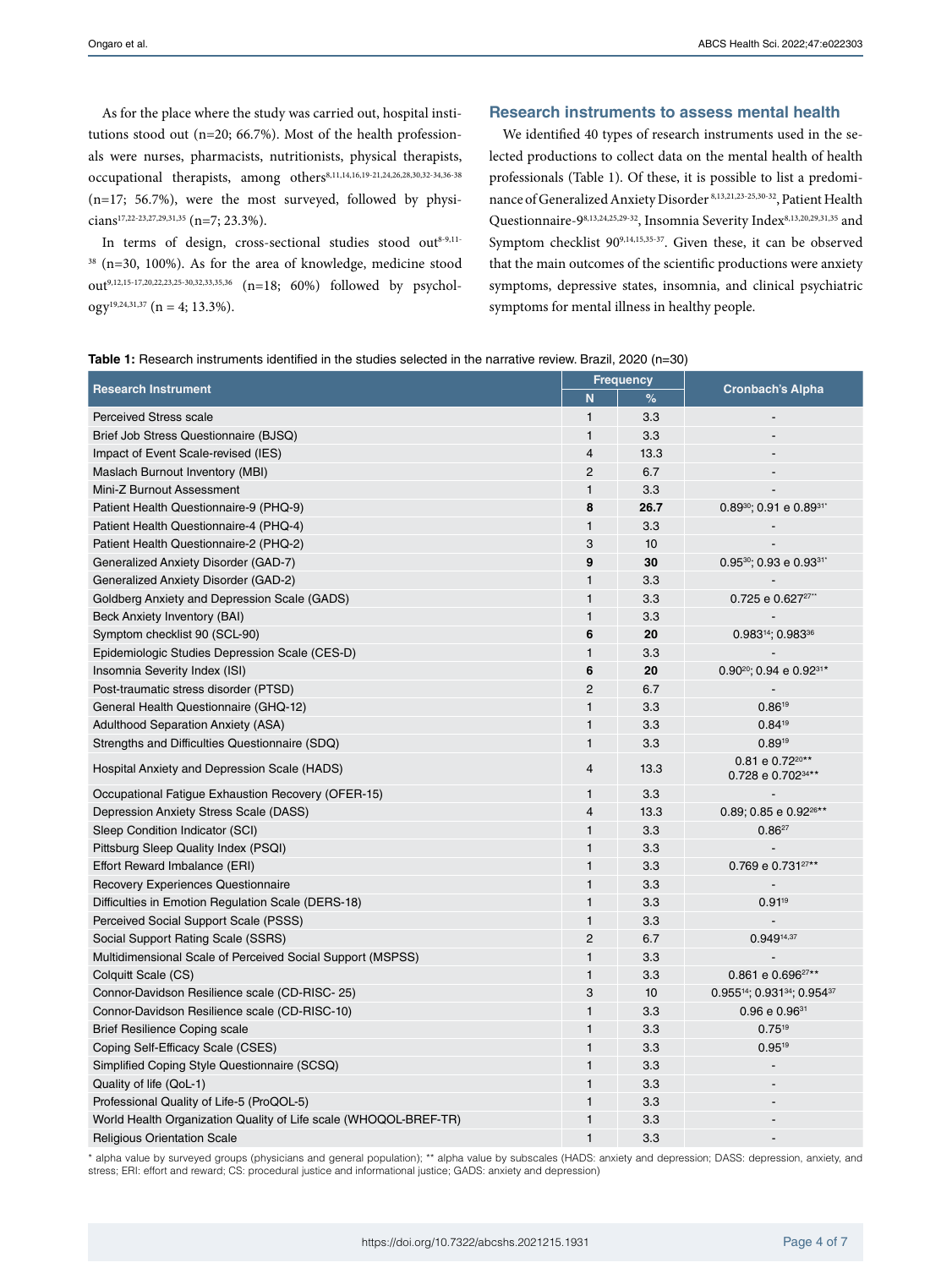Furthermore, it is noteworthy that some studies have investigated positive mental health outcomes during Covid-19. These are identified through the use of survey instruments such as the Connor-Davidson Resilience scale<sup>14,31,34,37</sup>, Simplified Coping Style Questionnaire<sup>34</sup>, Coping Self-Efficacy Scale<sup>19,</sup> and Brief Resilience Coping scale<sup>19</sup>, that make it possible to evaluate the personal capacity to adapt and effectively face the stressors in the face of adversity and challenges in life. There is also the Quality-of-life coping21 and the World Health Organization Quality of Life scale<sup>33</sup>, which measure the material and physical well-being related to other people, social activities, development, and personal fulfillment. Questions about social and psychological support and religious orientation were also contemplated, using instruments such as the Social Support Rating Scale<sup>14,37</sup> and Religious Orientation Scale<sup>33</sup>.

As for the reliability of the instruments, studied through the internal consistency by Cronbach's alpha coefficient, only part of the selected productions<sup>14,19,21,26,27,31,37</sup> (n=7; 22.6%) brought this information. It is possible to observe that the values evidenced are indicative of adequate internal consistency since it is considered that the ideal interval of values is  $>0.70^{39}$ . Only one production<sup>27</sup> presented a value below the indicative in the subscales of the instruments used.

# **The mental health of health care workers in coping with Covid-19**

Studies<sup>16,21</sup> have shown that insufficient personal protective equipment and the failure to use it correctly increased mental health harms during the pandemic by Covid-19. Among the various health problems, depressive and anxiety symptoms8,9,11,18,20-21,23-30,32-36 were the most present in the productions. Sleep disorders such as insomnia<sup>8,20,27-29,31,35</sup> and physical symptoms such as fatigue<sup>22,38</sup> were also evidenced as factors present in health professionals working in front of Covid-19.

It is noteworthy that being on the front line, providing direct care to patients affected by Covid-19, pointed to a significant association with a higher risk of developing symptoms of depression ( $p=0.01$ ), anxiety ( $p<0.001$ ), insomnia ( $p<0.001$ ) and suffering  $(p<0.001)<sup>8</sup>$ . Also, according to studies $^{8,11,20,30}$ , nursing was the professional category that presented the highest chances of developing diseases such as anxiety, depression, and insomnia. These factors may reflect the attributions that nursing performs in health services, even in the face of high workloads, exhausting routines, long working hours, lack of salary recognition, and, sometimes, lack of institutional support.

It is also worth reflecting on the sleep deprivation and lack of time to rest, factors that can contribute to the onset of mental health problems. A study with nursing professionals showed that overload, work pressures, and technical responsibility can contribute to emotional imbalance<sup>11</sup>. In addition, other psychological

disorders have been identified in pharmacists, with 3 to 35% of participants in one study reporting symptoms of high burnout and post-traumatic stress disorder<sup>12</sup>.

Also, factors such as working hours with direct or close contact with patients diagnosed with Covid-19 and perceiving the medium or high risk of contracting the disease at work were considered to be conditions associated with burnout  $(p<0.05)^{24}$ . A study showed that burnout (p=0.001), secondary traumatic stress ( $p<0.001$ ), frontline work ( $p=0.008$ ), and intensive care unit work (p=0.001) have significant contributions to the development of generalized anxiety disorder symptoms<sup>32</sup>. The damage that the effects of the pandemic by Covid-19 have been exerting on the health of workers is notorious, affecting their quality of life, especially those who work in healthcare and are in close contact with patients diagnosed by the current disease.

A study developed in India corroborates, with its evidence, that the low quality of life reported among health professionals is associated ( $p < 0.001$ ) with illnesses affected by the demands arising from the pandemic, such as anxiety and depression<sup>21</sup>. In the face of so many attacks, providing knowledge about risk and protection against the pandemic becomes essential for physical and mental health.

In this review study, it was identified that providing access to mental health support services through telephone support, webinars, psychological and psychiatric help13,16 help to significantly reduce  $(p<0.001^{13}$  and  $p<0.05^{16}$ ) the effects caused by the pandemic. Also, we highlight the use of meditation, yoga, reading, and listening to music as relaxation strategies that helped in the performance of daily tasks and the reduction of anxiety symptoms<sup>11,13,21</sup>. The presence of religion (p=0.032) and social support offered by friends (p=0.029) are factors considered positive for overcoming adversity and coping with stress due to frequent exposure to Covid-1926.

A study showed that the social support offered to health professionals showed a positive correlation with resilience  $(p<0.001)^{14}$ , and that the resilience variable correlates positively with coping (p<0.05) and negatively with depression and anxiety (p<0.05) $^{34}$ . Allied to this, a study developed in Italy<sup>19</sup> identified that health care workers who had contact with Covid-19 infected patients had higher levels of emotional symptoms (M=2.73; DP=1.1) and separation distress (M=3.02; SD=0.9) when compared to prepandemic conditions (M=1.71; DP=0.7 and M=2.10; SD=0.6, respectively). However, it showed that before the pandemic, health professionals had higher levels of resilience (M=3.63; DP=0.6) and self-efficacy (M=6.43; DP=1.8), when compared to the current context (M=3.40; DP=0.7 and M=5.41; DP=2.2, respectively)<sup>19</sup>. These data differ from a study developed in China<sup>31</sup>, which showed that the resilience of frontline health professionals at Covid-19 was significantly higher (p<0.05) when compared to the general population.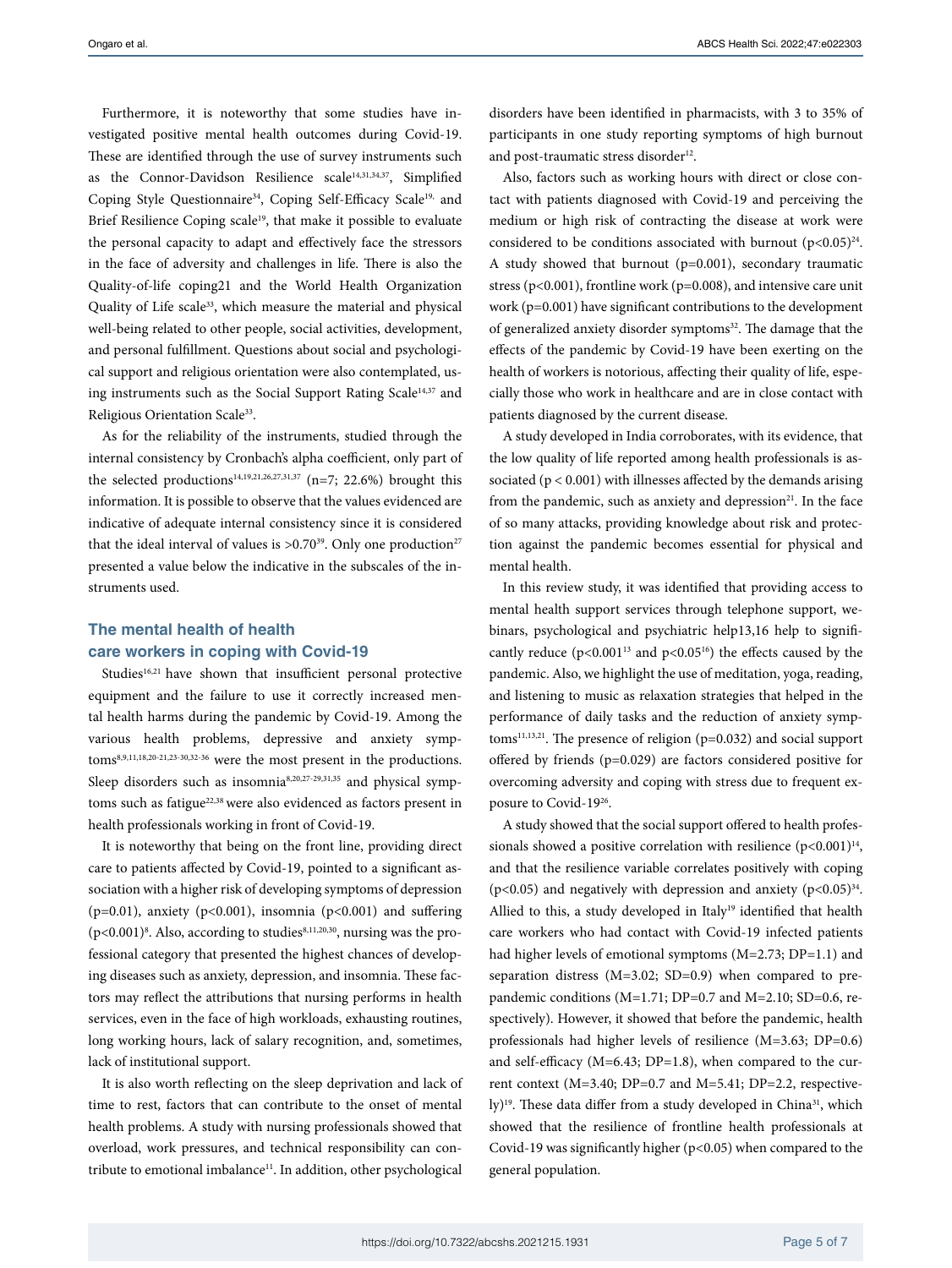Study<sup>32</sup> stresses that developing interventions is essential as a strategy to increase and promote resilience in the performance of professionals and strengthen health systems. Based on this, seeking to know the positive factors that permeate the work context, such as resilience, the support network, and strategies, enables new knowledge, to promote mental health at work. Furthermore, one can reflect on the importance of investigating mental health during the context of the pandemic by the new coronavirus experienced by the world, especially by health professionals, who expose themselves daily to take care of their neighbor.

#### **Limitations of the study**

As a limitation, the cultural differences between the studies did not make it possible to generalize the impact of Covid-19 on the mental health of health care workers. In addition, few studies presented Cronbach's alpha values, making it difficult to know the internal consistency of the instruments used.

#### **Contributions to the field of Nursing**

This study brings contributions to the area of nursing in the field of mental health, to help services, managers, and health professionals to formulate intervention programs to reduce health problems in the work environment. It is noteworthy that nursing was the professional category with the most mental health problems. Therefore, it is evident the importance of this

knowledge and the development of strategies to promote the health of these professionals.

#### **Conclusion**

We identified studies mostly published at the international level, especially in China, which conducted several studies on the mental health of health care workers in the face of the Covid-19 pandemic. Medicine and psychology were the fields of knowledge that developed the most studies. Mental health was investigated by various types of survey instruments, which assessed symptoms of anxiety, depressive states, insomnia, and clinical psychiatric symptoms for mental illness in healthy people. Furthermore, positive aspects were also the focus of investigation through questions related to resilience, material and physical well-being, social and psychological support, and religious orientation.

The results of the studies also show that the insufficiency of PPE increases mental health problems, and that anxiety and depression symptoms were the most present in the investigated professionals, as well as insomnia and fatigue. Nursing was the professional category that showed the most mental health problems. Moreover, although the negative aspects were notorious, it became evident that enabling support services and interventions is essential in promoting resilience and contributing positively to mental health in the face of the effects of the pandemic by Covid-19.

## **REFERENCES**

- 1. Conselho Federal de Enfermagem (COFEN). Observatório da enfermagem. Available from: [http://observatoriodaenfermagem.](http://observatoriodaenfermagem.cofen.gov.br/) [cofen.gov.br/](http://observatoriodaenfermagem.cofen.gov.br/)
- 2. World Health Organization (WHO). WHO Coronavirus (COVID-19) Dashboard. Available from: [https://covid19.who.int/region/amro/](https://covid19.who.int/region/amro/country/br) [country/br](https://covid19.who.int/region/amro/country/br)
- 3. Yang Y, Lu Q, Liu M, Wang Y, Zhang A, Jalali N, et al. Epidemiological and clinical features of the 2019 novel coronavirus outbreak in China. MedRxiv. 2020. <https://doi.org/10.1101/2020.02.10.20021675>
- 4. Chatzittofis A, Karanikola M, Michailidou K, Constantinidou A. Impact of the COVID-19 Pandemic on the Mental Health of Healthcare Workers. Int J Environ Res Public Health. 2021;18(4):1435. <https://doi.org/10.3390/ijerph18041435>
- 5. Maunder R, Hunter J, Vincent L, Bennett J, Peladeau N, Leszcz M, et al. The immediate psychological and occupational impact of the 2003 SARS outbreak in a teaching hospital. CMAJ. 2003;168(10):1245-51.
- 6. Lee SM, Kang WS, Cho AR, Kim T, Park JK. Psychological impact of the 2015 MERS outbreak on hospital workers and quarantined hemodialysis patients. Compr Psychiatry. 2018;87:123-7. <https://doi.org/10.1016/j.comppsych.2018.10.003>
- 7. Silva FCT, Rolim Neto ML. Psychological effects caused by the COVID-19 pandemic in health professionals: A systematic review

with meta-analysis. Prog Neuropsychopharmacol Biol Psychiatry. 2021;104:110062. <https://doi.org/10.1016/j.pnpbp.2020.110062>

- 8. Lai J, Ma S, Wang Y, Cai Z, Hu J, Wei N, et al. Factors Associated With Mental Health Outcomes Among Health Care Workers Exposed to Coronavirus Disease 2019. JAMA Netw Open. 2020;3(3):e203976. <https://doi.org/10.1001/jamanetworkopen.2020.3976>
- 9. Liu Z, Wu J, Shi X, Ma Y, Ma X, Teng Z, et al. Mental Health Status of Healthcare Workers in China for COVID-19 Epidemic. Ann Global Health. 2020;86(1):128. <https://doi.org/10.5334/aogh.3005>
- 10. Rother ET. Revisão sistemática X revisão narrativa. Acta Paul Enferm. 2007;20(2):v. [https://doi.org/10.1590/S0103-21002007000200001](https://doi.org/10.1590/S0103-21002007000200001 )
- 11. Dal'Bosco EB, Floriano LSM, Skupien SV, Arcaro G, Martins AR, Anselmo ACC. The mental health of nursing in coping with COVID-19 at a regional university hospital. Rev Bras Enfermagem. 2020;73(suppl 2):1-7. <https://doi.org/10.1590/0034-7167-2020-0434>
- 12. Lange M, Joo S, Couette PA, de Jaegher S, Joly F, Humbert X. Impact on the mental health of the COVID-19 outbreak among community pharmacists during the sanitary lockdown period. Ann Pharm Fr. 2020;78(6):459-63. [https://doi.org/10.1016/j.pharma.2020.09.002](https://doi.org/10.1016/j.pharma.2020.09.002 )